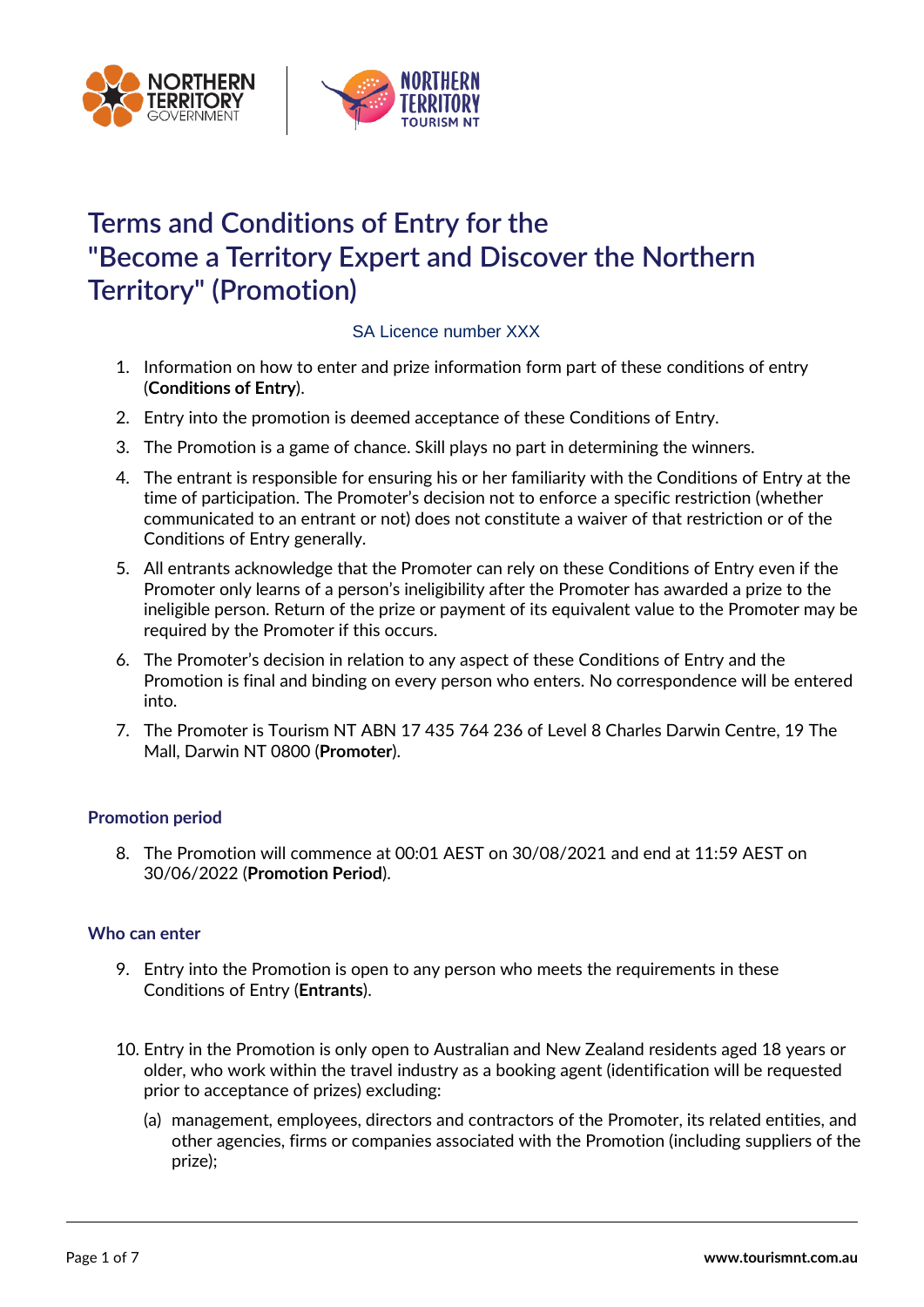- (b) a spouse, de-facto spouse, parent, guardian, child or sibling of a person referred to in paragraph 10(a) of these Conditions of Entry;
- (c) persons who have breached the terms and conditions of any promotion run by or on behalf of the Promoter,

The persons referred to in paragraph 10(b) of these Conditions of Entry includes natural and non-natural relations (in the opinion of the Promoter) and the Promoter is responsible for determining whether a person is an Entrant in its absolute discretion.

#### **How to enter**

- 11. To enter and be eligible to win, Entrants must, during the Promotion Period:
	- (a) Be a registered member of the Tourism NT Trade Training Program. If not already a member, they must register on<https://trade.northernterritory.com/> (**Promotion Website**) with full name, employer, work address including postcode, work email (no personal emails are accepted), work phone number, mobile, and complete the following each quarter:
		- (i) September 2021 Series watch one live webinar and complete one eLearning modules (includes a short quiz on topics discussed throughout the module) by 31 October 2021.
		- (ii) November 2021 Series watch one live webinar and complete one eLearning modules (includes a short quiz on topics discussed throughout the module) by 31 January 2022.
		- (iii) February 2022 Series watch one live webinar and complete one eLearning modules (includes a short quiz on topics discussed throughout the module) by 30 April 2022.
		- (iv) May 2022 Series watch one live webinar and complete one eLearning modules (includes a short quiz on topics discussed throughout the module) by 30 June 2022.
- 12. Entrants may enter the Promotion once per prize during the Promotion only.
- 13. If an Entrant submits an entry which complies with these Conditions of Entry, they will receive email notification confirming that their entry is valid.
- 14. Any costs associated with accessing the Promotion Website from an Entrant's personal computer or device are the Entrant's responsibility and are dependent on the internet service provider used. Entrants must submit their entries manually using an internet browser.
- 15. The Promoter has no control over communication networks or services, the Internet, or computer or telephone networks or lines and accepts no responsibility for any problems associated with them, whether due to traffic congestion, technical malfunction or otherwise.
- 16. The use of any automated entry software or any other mechanical or electronic means that allows an Entrant to automatically enter the Promotion repeatedly is prohibited and will render entries submitted using such means as invalid.
- 17. Incomplete, illegible, indecipherable or incorrect entries are not eligible to win.
- 18. Entries are deemed to be received at the time of receipt into the Promoter's database, not the time of transmission by the Entrant.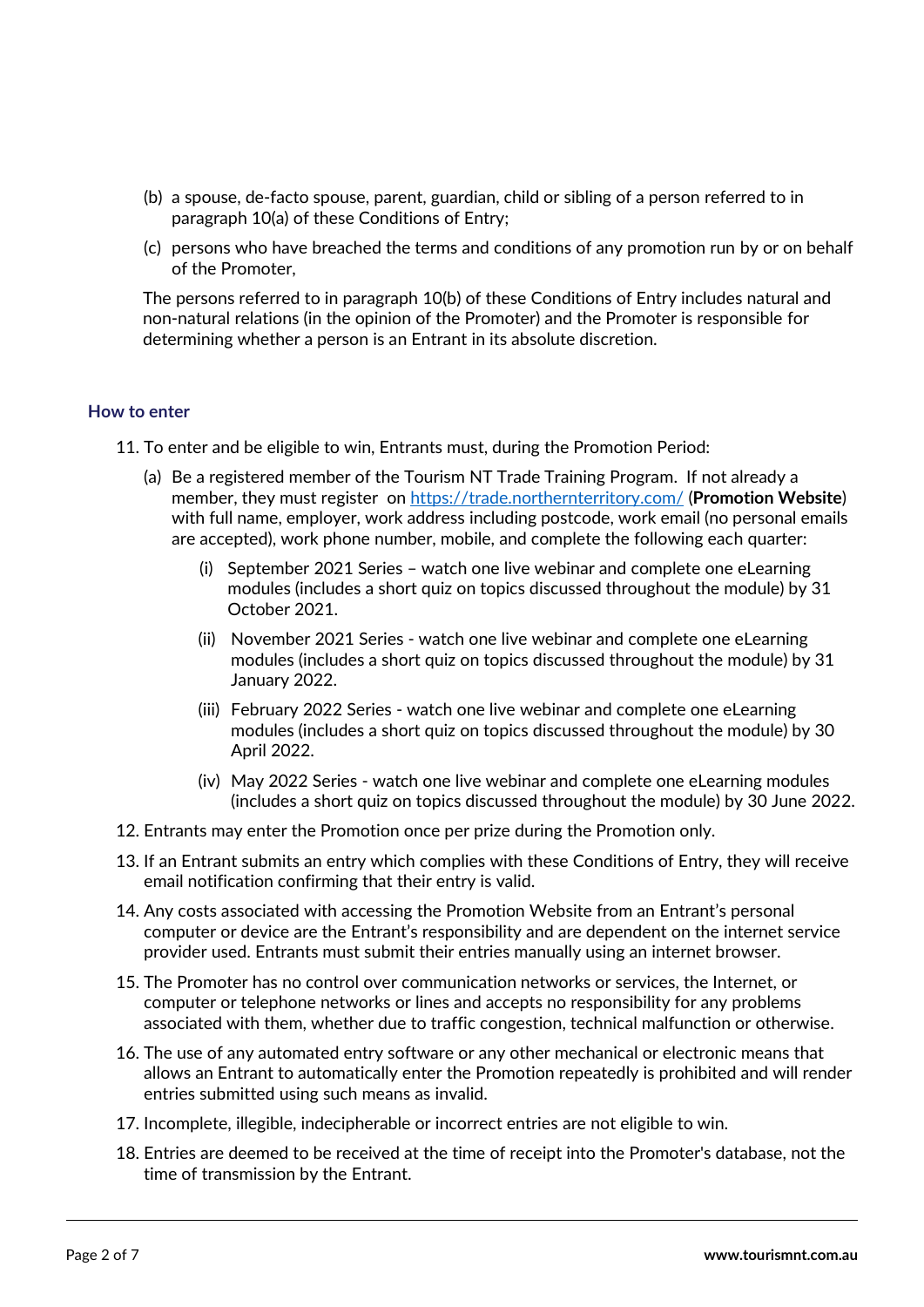19. All entries including words and images submitted by Entrants become the property of the Promoter and may be used in future marketing initiatives at the discretion of the Promoter.

#### **Verification**

- 20. If requested by the Promoter, Entrants must produce, within the time requested by the Promoter at its absolute discretion, appropriate photo identification or other documentation required by the Promoter to verify their identity, age, eligibility to enter the Promotion and claim the prize (if won) and compliance with these Conditions of Entry. If the items required by the Promoter are not received or an Entrant has not been verified to the satisfaction of the Promoter within the time period required by the Promoter, the entry submitted by the Entrant will be deemed as invalid. The prize will only be awarded following all verification requirements of the Promoter being met to its satisfaction.
- 21. Entrants can only enter the Promotion in their own name.
- 22. Entrants must submit an entry that complies with these Conditions of Entry in order to be eligible for selection (**Eligible Entries**).

#### **Winner assessment & prize information**

- 23. The draw of all Eligible Entries received during the Promotion Period will take place at Tourism NT, Level 29, 420 George Street, Sydney, NSW, 2000 (Judging Location) by at least two (2) representatives of the Promoter from 13:00 AEST on
	- (a) 2 November 2021 for September 2021 Series
	- (b) 1 February 2022 for November 2021 Series
	- (c) 3 May 2022 for February 2022 Series
	- (d) 5 July 2022 for May 2022 Series
- 24. During the Draw, Eligible Entries will be drawn at random, which has been submitted as part of the Eligible Entry in accordance with paragraph  $11(a)(i) - (iv)$ .
- 25. September 2021 Series– Two (2) winning Entrants will each receive one (1) Northern Territory prize package valued at up to \$5,000 (AUD) (**September Prize**), including up to \$1,000 (AUD) for return flights to the Northern Territory and up to \$4,000 (AUD) for Northern Territory tourism products. Flights will be booked by Tourism NT. One of the September Prize packages must be booked through a Tourism Top End Information Centre (Northern Territory tourism products only) and the other September Prize package must be booked through a Tourism Central Australia Visitor Information Centre (Northern Territory tourism products only). Tourism NT will distribute the September Prize to the winning Entrants at Tourism NT's sole and absolute discretion. Spending money is not included. The September Prize must be taken within twelve (12) months of the September Prize is awarded. In the event that travel restrictions are in place during this period that prevent travel to the Northern Territory, the September Prize must be taken within 6 months after all travel restrictions are lifted in the jurisdictions between the winning Entrants and the Promotor.
- 26. November 2021 Series– Two (2) winning Entrants will each receive one (1) Northern Territory prize package valued at up to \$5,000 (AUD) (**November Prize**), including up to \$1,000 (AUD) for return flights to the Northern Territory and up to \$4,000 (AUD) for Northern Territory tourism products. Flights will be booked by Tourism NT. One of the November Prize packages must be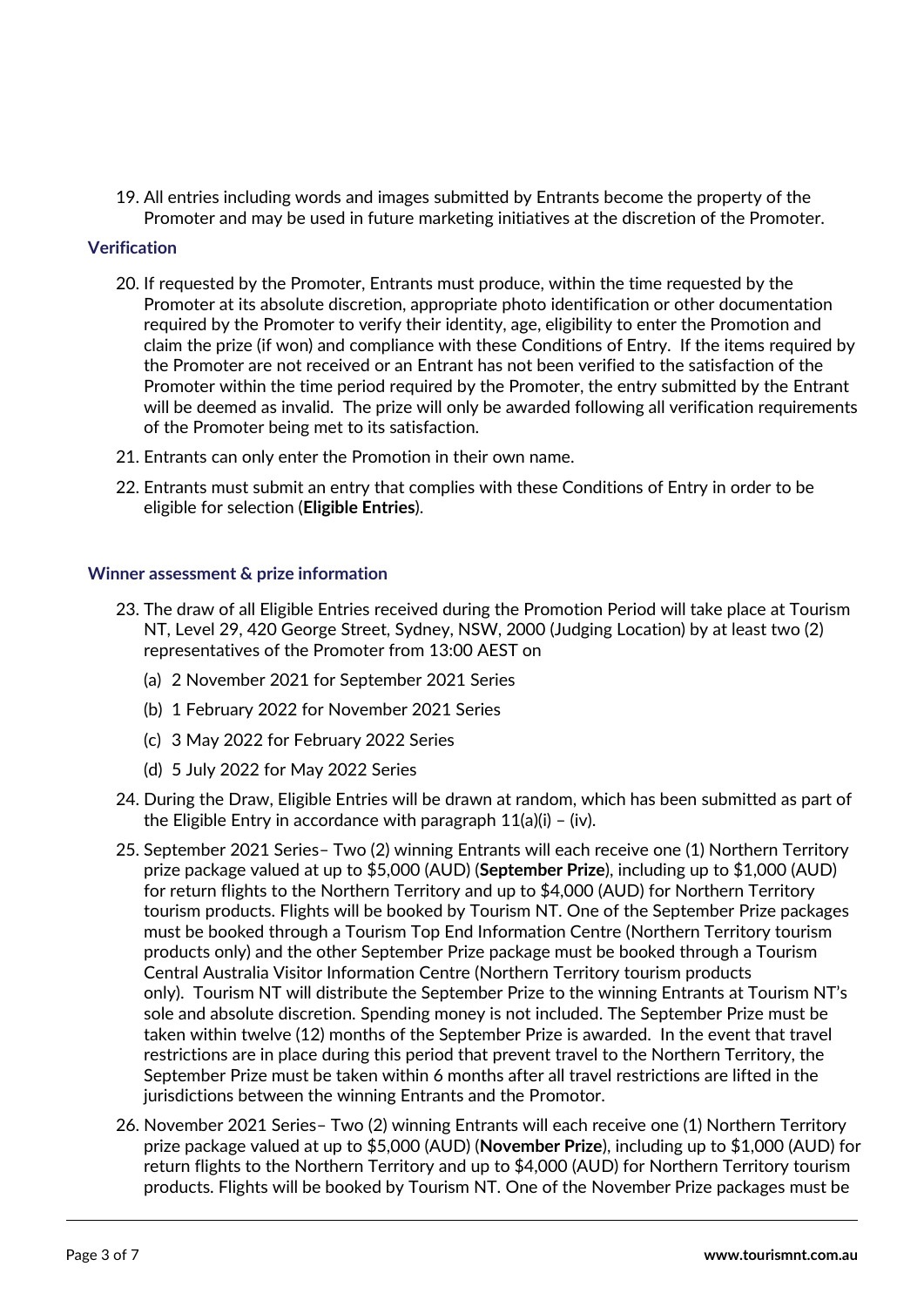booked through a Tourism Top End Information Centre (Northern Territory tourism products only) and the other November Prize package must be booked through a Tourism Central Australia Visitor Information Centre (Northern Territory tourism products only). Tourism NT will distribute the November Prize to the winning Entrants at Tourism NT's sole and absolute discretion. Spending money is not included. The November Prize must be taken within twelve (12) months of the November Prize is awarded. In the event that travel restrictions are in place during this period that prevent travel to the Northern Territory, the November Prize must be taken within 6 months after all travel restrictions are lifted in the jurisdictions between the winning Entrants and the Promotor.

- 27. November 2021 Series– Two (2) winning Entrants will each receive one (1) Northern Territory prize package valued at up to \$5,000 (AUD) (**February Prize**), including up to \$1,000 (AUD) for return flights to the Northern Territory and up to \$4,000 (AUD) for Northern Territory tourism products. Flights will be booked by Tourism NT. One of the February Prize packages must be booked through a Tourism Top End Information Centre (Northern Territory tourism products only) and the other February Prize package must be booked through a Tourism Central Australia Visitor Information Centre (Northern Territory tourism products only). Tourism NT will distribute the February Prize to the winning Entrants at Tourism NT's sole and absolute discretion. Spending money is not included. The February Prize must be taken within twelve (12) months of the February Prize is awarded. In the event that travel restrictions are in place during this period that prevent travel to the Northern Territory, the February Prize must be taken within 6 months after all travel restrictions are lifted in the jurisdictions between the winning Entrants and the Promotor.
- 28. May 2022 Series Five (5) Entrants will each win a place on the NT Round Up Trade Event and Famil, valued at \$2,500 per person (AUD) (**May Prize**). NT Round Up will take place in September 2022. Flights to the Northern Territory, accommodation, activities and meals while in the Northern Territory are included. Spending money is not included. Winning Entrants must be able to confirm their availability within five (5) business days of draw.

(The September Prize, November Prize, February Prize and May Prize will collectively be referred to as "**Prize**" hereinafter.)

## **Prize conditions**

- 29. The Prize, or components of the Prize, are not transferable or exchangeable and cannot be taken as cash.
- 30. In the event that for any reason the winning Entrants do not take an element of the Prize at the time stipulated by the Promoter, then that element of the Prize will be forfeited by the winning Entrants.
- 31. Each winning Entrant must complete and sign all relevant waiver forms prior to receiving their respective Prize.
- 32. Participation in the Prize is subject to, and acceptance of, such other terms and conditions as may be imposed by those involved in the provision of products and services included in the Prize. Each winning Entrant is required to agree to those terms and conditions at the time of claiming their respective Prize.
- 33. The Prize cannot be sold, scalped, auctioned, raffled, pledged, or promoted as an incentive or reward by any third party as an inducement for any person or other entity to enter into any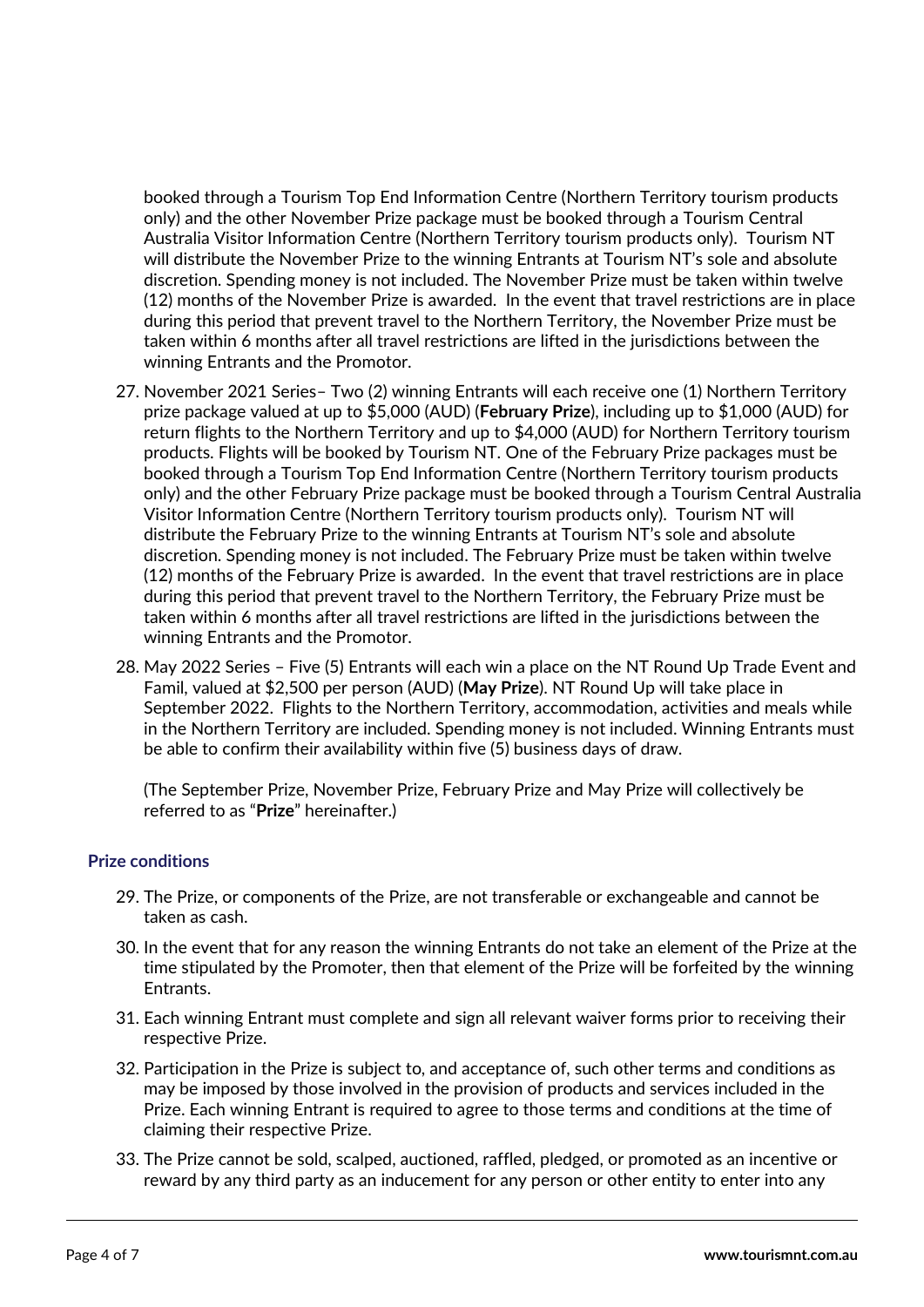commercial or other arrangements with that third party. If the Prize is obtained through any of these methods, it will not be honored.

- 34. Prize documentation will be delivered to the winning Entrant at the address communicated to the Promoter during verification of the Entrant.
- 35. If more than one person attempts to claim the Prize, the Promoter has sole and absolute discretion to determine which of those persons the winning Entrant is.
- 36. The Prize must be taken as offered and may not be varied.
- 37. The Promoter accepts no responsibility for any variation in the value of the Prize from the time of creating the Promotion materials.
- 38. If the Promoter is unable to provide the winning Entrants with the Prize or any element of the Prize, the Promoter reserves the right to supply an alternative prize of similar monetary value to the Prize or any element thereof.
- 39. In the event that a winning Entrant is unable to be contacted or a winning Entrant is unable to take the Prize on the respective travel dates, the Promoter will retain the Prize for one (1) month from the date of the draw. If the Prize is not claimed within one (1) month of the date of the draw, the Promoter will redraw another winner for the unclaimed Prize. The redraw will take place at the Judging Location by at least two (2) representatives of the Promoter.

#### **Notifications of prize winners**

- 40. The winning Entrants will be:
- (a) notified by phone and in writing via email; and
- (b) advertised on the Promotion Website from
	- a. 3 November 2021 September 2021 series
	- b. 2 February 2022 November 2021 series
	- c. 4 May 2022 February 2022 series
	- d. 6 July 2022 May 2022 series

#### **General**

- 41. The Promoter accepts no responsibility for any entries not received for any reason during the Promotion Period. No responsibility will be taken for lost, late or misdirected entries. The Promoter does not warrant that the entry mechanism will be available at all times during the Promotion Period.
- 42. If, for any reason, the Promotion is not capable of being run as planned, including due to infection by computer virus, bugs, network failure, tampering, unauthorised intervention, fraud or any other causes beyond the control of the Promoter, which corrupt or affect the administration, security, fairness, integrity or proper conduct of the Promotion, the Promoter reserves the right in its absolute discretion to take any action that may be available to it, including cancelling, terminating, modifying or suspending the Promotion.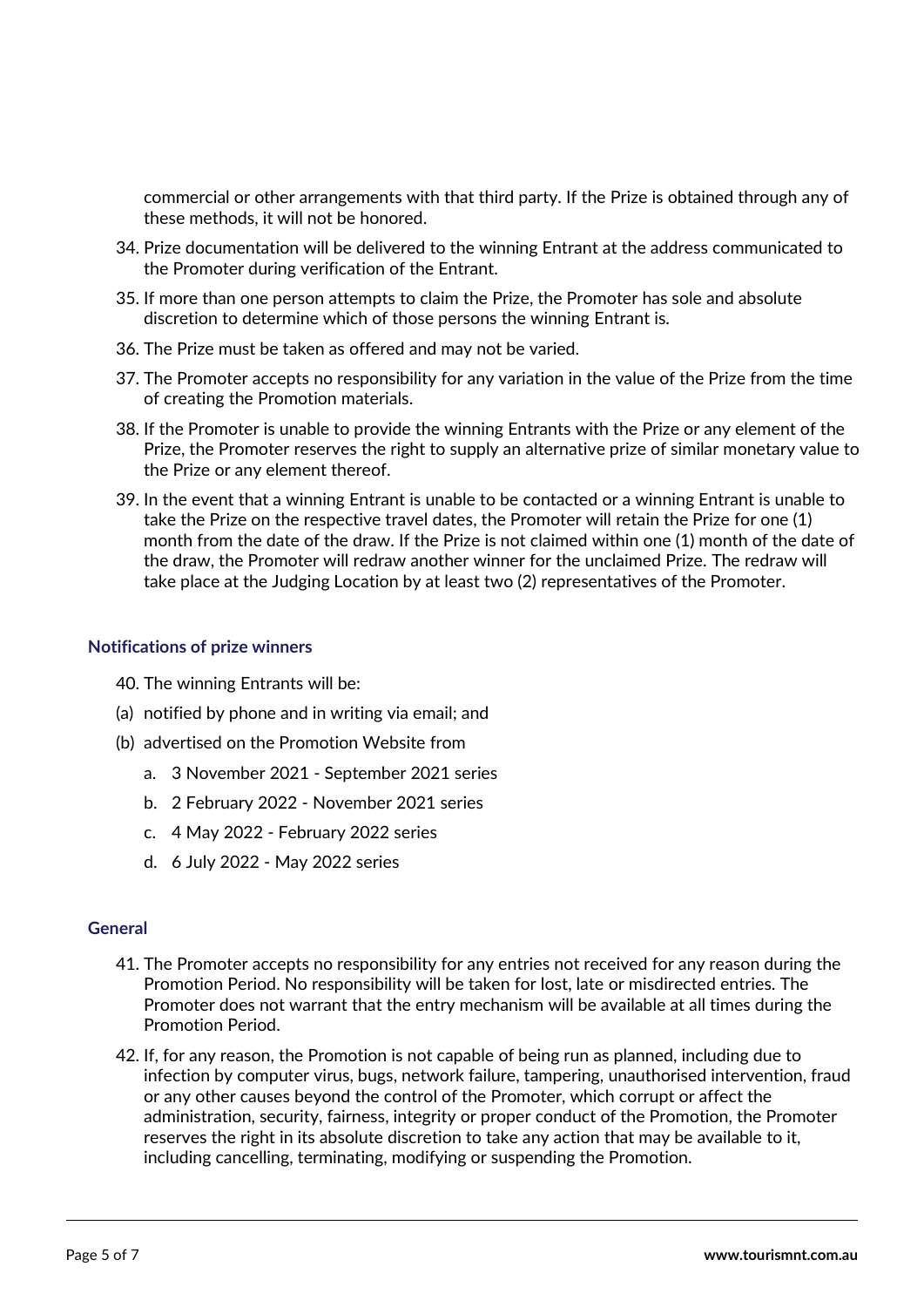43. Any Entrant who, in the opinion of the Promoter, tampers or interferes with the entry mechanism in any way, engages in any unlawful or improper conduct which jeopardises or is likely to jeopardise the fair or proper conduct of the Promotion, or who does not properly comply with the entry process, will be ineligible to win.

## 44. The:

- (a) Promoter, the Promoter's related entities, and all agencies associated with the Promotion; and
- (b) the employees, agents, directors and contractors, of all entities referred to in paragraph 44(a), shall not be liable for any loss or claim, action, demand, liability, damage, cost, expense or personal injury whatsoever (including but not limited to any direct, indirect or consequential loss), incurred, suffered or sustained by any person or entity (without limitation) in connection with, or arising from, the Promotion or the acceptance or use of the Prize, except that which cannot be excluded by law (in which case that liability is limited to the maximum extent allowable by law).
- 45. The Promoter accepts no responsibility for any tax liabilities that may arise from winning or receiving the benefit of the Prize.
- 46. The winning Entrants must, at the Promoter's request, participate in any Promotion activity (such as publicity and photography) relating to the winning of the Prize, free of charge, and they consent to the Promoter using their name and image in any future promotional material.
- 47. CAUTION: Any attempt to deliberately undermine the legitimate operation of this Promotion may be a violation of criminal and civil laws and should such an attempt be made, whether successful or not, the Promoter reserves the right to seek damages to the fullest extent permitted by law.
- 48. All database information obtained through the competition will remain with Tourism NT, Level 8 Charles Darwin Centre, 19 The Mall, Darwin NT 0800.

## **Personal information**

- 49. Immediately upon submission by an Entrant, their entry becomes the sole property of the Promoter.
- 50. All information Entrants provide (Personal Information) will be used by the Promoter for the purpose of administering this Promotion and contacting and verifying the winning Entrants.
- 51. Should an Entrant's Personal Information change during the Promotion Period, it is the Entrant's responsibility to notify the Promoter by contacting the Promoter using the 'Contact Us' form on the Promotion Website.
- 52. The Promoter may disclose Entrants' Personal Information to its contractors and agents to assist in conducting this Promotion and as required, to Australian regulatory authorities.
- 53. By participating in this Promotion, Entrants consent to the storage of their Personal Information on the database of the Promoter, and the Promoter and agencies engaged by the Promoter using this information for future promotional and marketing purposes regarding their products and services including contacting entrants via any contact details provided by the Entrant without further reference or compensation to the Entrant.